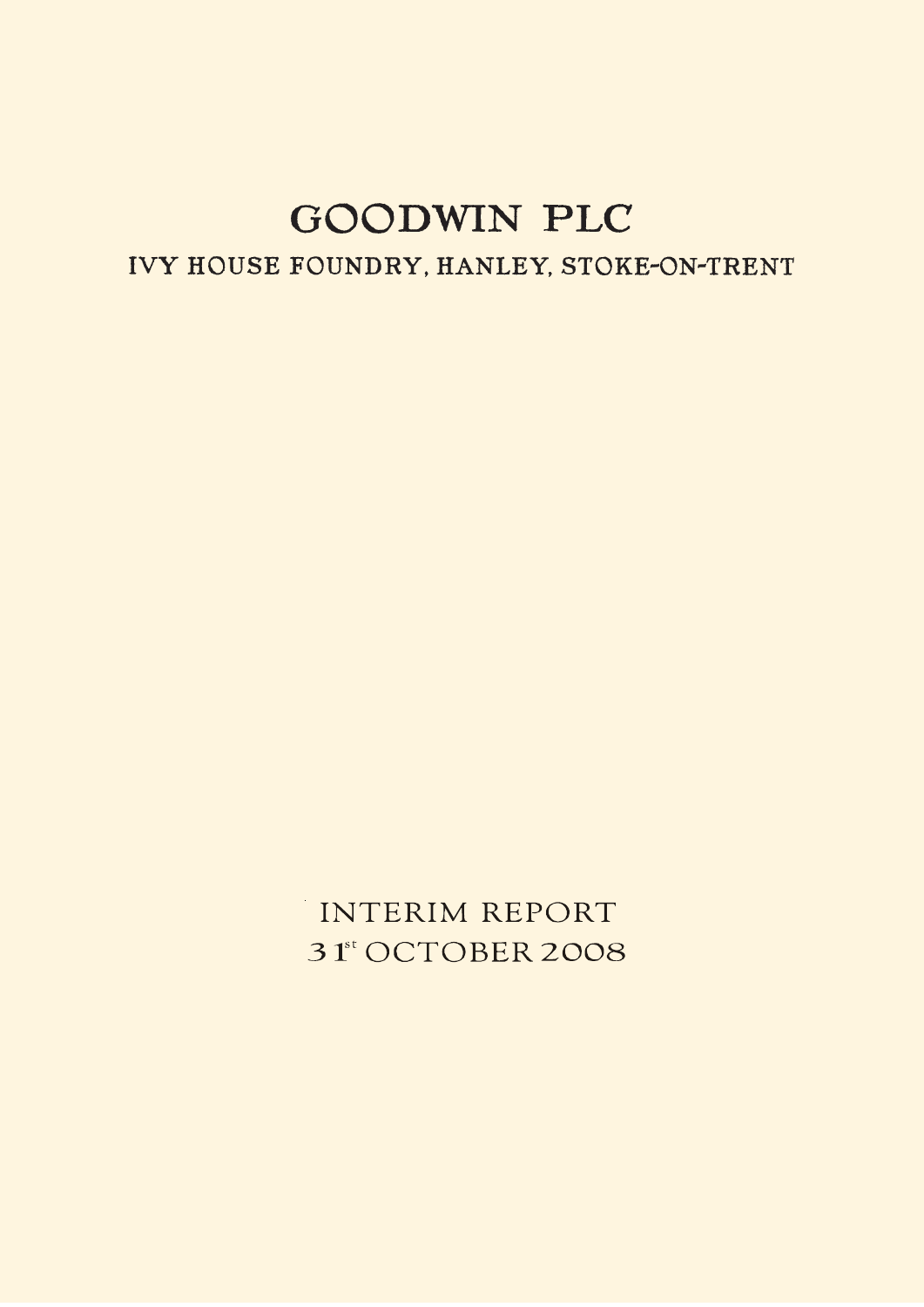### CONDENSED CONSOLIDATED INTERIM FINANCIAL STATEMENTS for the half year ended 31st October 2008

### CHAIRMAN'S STATEMENT

I am pleased to report that the pre-tax profits for the Group for the six month period ending 31st October 2008 was £6.81 million (2007: £4.37 million), an increase of 55% from revenue of £46.82 million (2007: £34.96 million) which is up 34 % on the same period last financial year.

Despite the overall global economic environment, the order books for our products of all Group companies remain buoyant and it would be surprising if the same level of activity was not seen in the second half year. Companies within the Group continue, as mandated, to develop products and market activities that provide niche opportunities that allow us to continue to win new business world wide even in these difficult times.

Goodwin Steel Castings has recently developed a casting technique that provides for large 12 tonne super nickel castings to be manufactured and this should position this company well to win much casting business for the Advanced Ultra Super Critical Steam Turbines that will be manufactured world wide in years to come to help minimise  $CO<sub>2</sub>$  emissions and so combat climate change.

Our two check valve companies, Goodwin International Ltd and Noreva GmbH, continue to excel with their supply of check valves to the oil, gas, petrochemical and water industries across the globe.

The engineering refractory group which now incorporates the recently acquired SRS Holdings is starting to see the benefits of consolidation of the UK businesses and the technology being shared by our overseas manufacturing plants provides them with the opportunity of further improving their performance.

As can be seen from the unaudited balance sheet, the shareholders funds of the Group are down by £425,000 as compared to the position at 30th April 2008 despite the level of pre tax profits reported. This has occurred by nature of a negative adjustment of just over £6 million associated with the mandated treatment required by IAS 39 (International Accounting Standard No. 39) whereby the currency hedges taken out by the Group to lock in the estimated gross profit on a contract that is taken in a foreign currency are shown at a mark to market valuation in the balance sheet. This reported reduction in Group reserves ordinarily would not be realised unless the Group ceased to trade and the cash flow hedge reserve had to be unwound at prevailing market spot rates rather than merely traded when the foreign currency arrived following despatch and invoice of the relevant contract. The effect of the Standard gives rise to unrealised fluctuation both positive and negative (dependant on how currencies have moved relative to the pound). The Board are reporting this fluctuation as is required by IAS 39 but consider it has no relevance to the true assets and reserves of the Group so long as the Group continues to trade nor does it affect the true profit/loss of the Group as is reported within this interim report.

The Board, as reported in the last year end Chairman's Statement, is focused on reducing the corporate debt level in the near future to zero which it considers prudent in these uncertain times and this policy is reaffirmed.

John W Goodwin Chairman

17th December 2008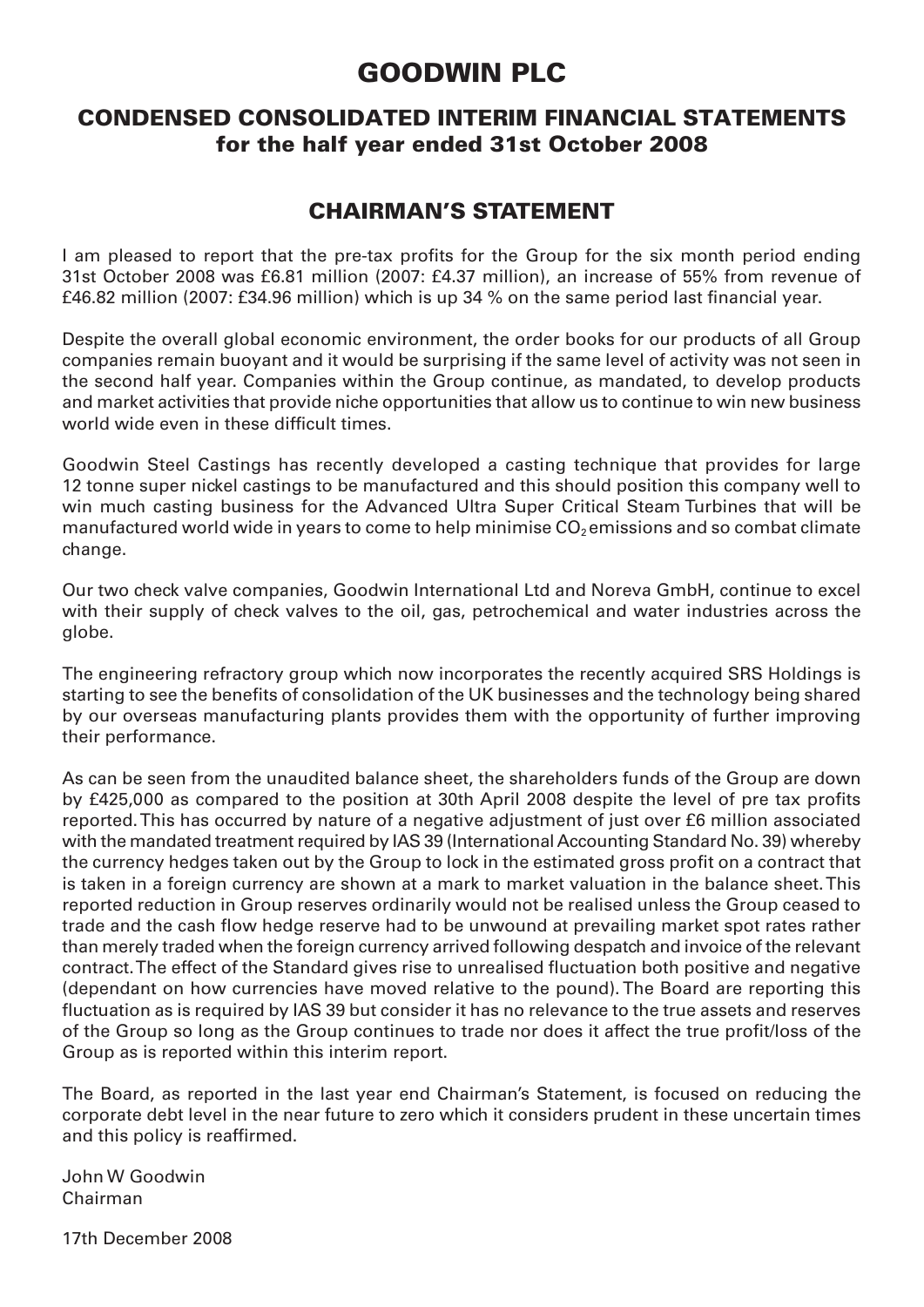### CONDENSED CONSOLIDATED INTERIM FINANCIAL STATEMENTS for the half year ended 31st October 2008

### Management report

During the six months to 31st October 2008 the Group has completed its planned entrance into Brazil and further consolidated its position in China, two markets with excellent growth when compared to elsewhere in the world.

It has further progressed in all its manufacturing plants and has through design, research and development found ways to manufacture more efficiently.

The Group currently has a sterling equivalent order backlog in excess of £60 million.

The Group has rearranged its banking so as to ensure that the maximum expected underlying debt is 100% covered by committed 3 year facilities.

### Financial Highlights

|                                              | <b>Unaudited</b>    | Unaudited          | Audited            |
|----------------------------------------------|---------------------|--------------------|--------------------|
|                                              | <b>Half year to</b> | Half year to       | Year ended         |
|                                              | <b>31st October</b> | 31st October       | 30th April         |
|                                              | 2008                | 2007               | 2008               |
| <b>Consolidated Results</b>                  | £m                  | £m                 | £m                 |
| Sales Revenue                                | 46.82               | 34.96              | 80.58              |
| <b>Operating Profit</b>                      | 6.99                | 4.84               | 10.66              |
| Profit before tax                            | 6.81                | 4.37               | 9.82               |
| Profit after tax                             | 4.89                | 3.04               | 6.78               |
| Capital Expenditure                          | 2.19                | 1.72               | 4.78               |
| Net debt *                                   | 5.46                | 9.00               | 3.10               |
| *Bank and lease borrowings less cash on hand |                     |                    |                    |
| Earnings per share (Basic and Diluted)       | 67.38 <sub>p</sub>  | 40.42 <sub>p</sub> | 91.14 <sub>p</sub> |

### Turnover: up by 34%

Sales revenue at £46.82 million for the half year represents a 34% increase over the £34.96 million achieved during the same period last year. The Group's markets continue to show healthy overall trends during the first half of 2008 driven by significant revenue growth in almost all the Group's segments. As can be seen from the segmental analysis, with the exception of the UK segment which is relatively static, revenues are up in all our geographical areas. Within the reported turnover for the current six month period there are £1.4 million of sales arising from the SRS acquisition relating to the period from 1st July 2008 to 31st October 2008.

### Operating Profit: up by 44%

The operating profit for the six months of £6.99 million is 44% up on the £4.84 million achieved during the six months to 31st October 2007. The increased activity levels in conjunction with a sustained gross margin percentage and control of overhead costs have combined to generate the significant improvement in the operating profit. Within the reported operating profit of £6.99 million for the current period, £17,000 arises from the SRS acquisition relating to the period from 1st July 2008 to 31st October 2008.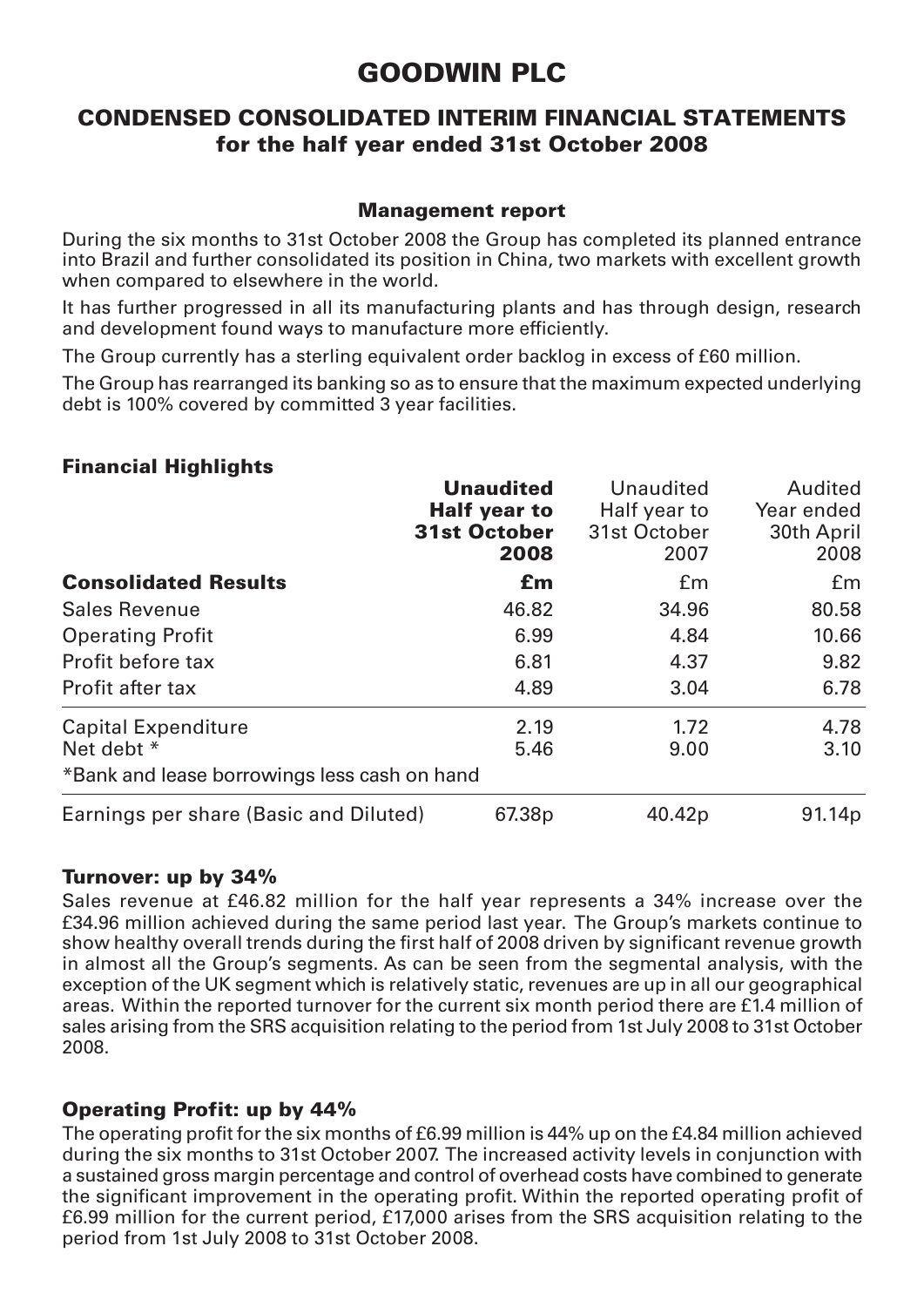### CONDENSED CONSOLIDATED INTERIM FINANCIAL STATEMENTS for the half year ended 31st October 2008

### Management report (continued)

### Net Debt

We would reiterate the comments we made in our interim statement for the period ended 31st October 2007, that the net debt of the Group remains modest despite the working capital pressures that come from sustained growth and the level of investment by the Group in fixed assets and external acquisitions.

The Board of Directors would reiterate the intention to reduce the Group debt levels further through a period of consolidation which is considered prudent in these uncertain times. Further information with respect to Group borrowings is given in note 9 to these financial statements.

### Acquisition of SRS Holdings Limited

On the 30th June 2008, the Group acquired 100% of the issued share capital of SRS Holdings Ltd. The company supplies through its subsidiary and associate companies the jewellery and industrial refractory markets and further details of this acquisition are given at note 8 to these interim financial statements.

### Mark to Market Valuations

As noted within the Chairman's Statement, the Group has complied with the requirements of IAS 39. The practical impact here on the half year accounts is the movement on the cash flow hedge reserve which now reports a debit balance of £6,470,000 which is up by £5,693,000 on the debit balance reported at 30th April 2008. The adverse position is mainly as a result of the Group entering into forward foreign currency sales contracts with its bankers to underpin sales orders. Given that the Group predominantly operates in capital goods markets, there can be a gestation period approaching 12 months (sometimes longer) between receiving the sales orders and invoicing the goods and so to report the foreign exchange impact on our order book through the profit and loss account (positive or negative) would distort the true profit for the period given that the fluctuation relates to our work in progress and not our debtors and cash. Accordingly, the Group has taken the option of adopting cash flow hedge accounting for this element of the mark to market valuations.

### Risks and Uncertainties

The Group has in place internal control procedures which in conjunction with its centralised management structure identify and manage the key risks and uncertainties affecting the Group.

We would refer you to note 20 (page 25) of the Group annual accounts to 30th April 2008 which describes in detail the key risks and uncertainties affecting the business such as credit risk and foreign exchange risk.

Since the production of our 30th April 2008 annual accounts, much has been said with regards to the credit crunch and an impending world wide recession. We feel that, with the strength of the Group's order book and the way the Group has positioned itself opposite its key markets, we are well placed for what may lie ahead.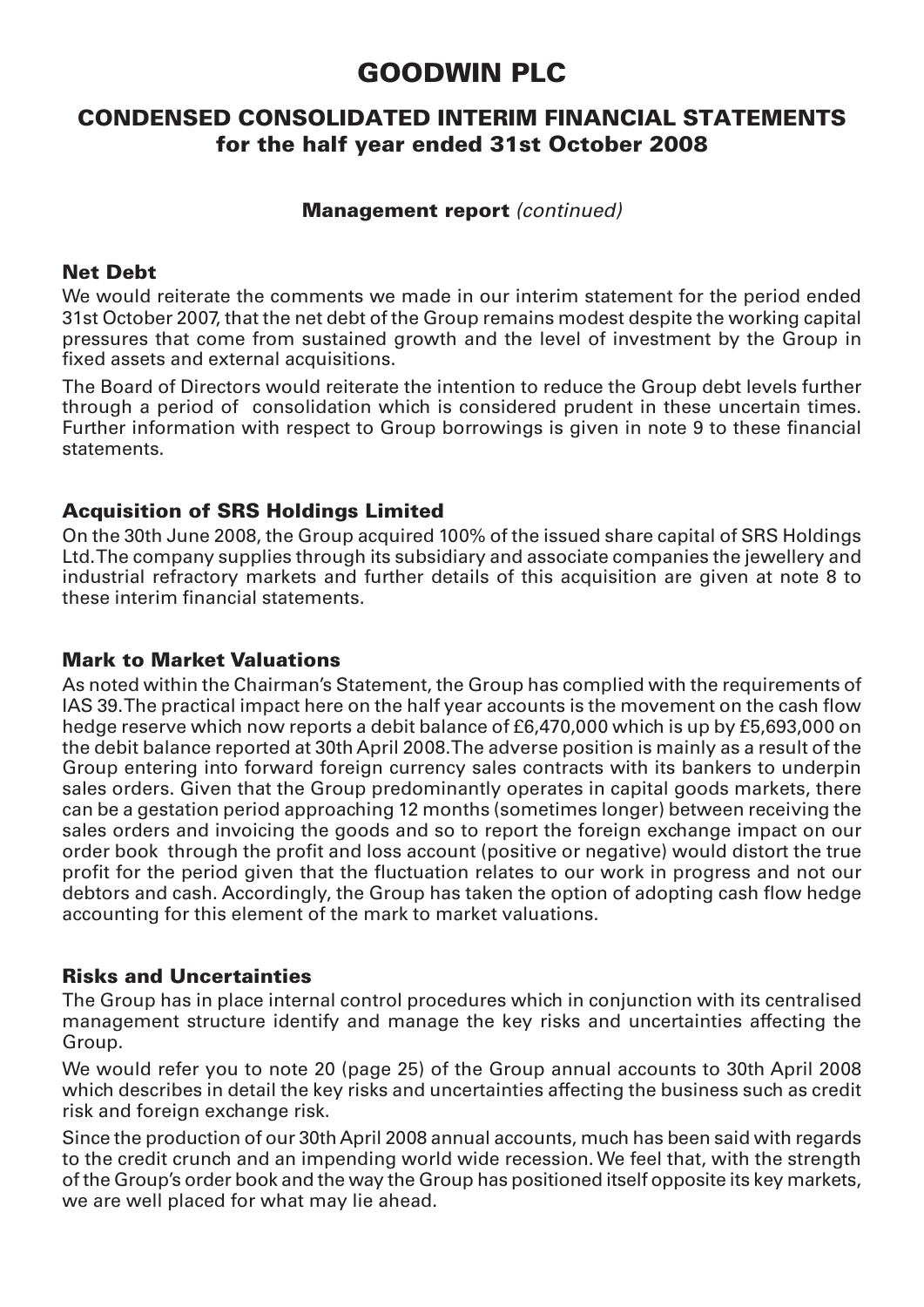### CONDENSED CONSOLIDATED INTERIM FINANCIAL STATEMENTS for the half year ended 31st October 2008

### Management report (continued)

### Report on Expected Developments

This report describes the expected developments of the Group during the year ended 30th April 2009. The report may contain forward-looking statements and information based on current expectations, and assumptions and forecasts made by the Group. These expectations and assumptions are subject to various known and unknown risks, uncertainties and other factors, which could lead to substantial differences between the actual future results, financial performance and the estimates and historical results given in this report. Many of these factors are outside the Group's control. The Group accepts no liability to publicly revise or update these forward-looking statements or adjust them to future events or developments, whether as a result of new information, future events or otherwise, except to the extent legally required.

### 2009 Outlook

In many countries there has been a fall off in the rate at which oil, gas and electricity are being consumed. We believe, however, that in those countries where there is population and economic growth the underlying demand for energy will continue to rise. The capital projects required to provide this energy need take time to build and we believe governments will commit to expenditure now to avoid their populations suffering from an energy deficiency.

The 2009 order book remains healthy and current planning of priorities for 2010 order bookings is already under way.

Despite risks associated with the availability of finance to our customers enabling them to carry out their projects we see our skills and resources continuing to be in demand.

### Responsibility statement of the directors in respect of the half-yearly financial report

The directors confirm to the best of their knowledge that this condensed set of financial statements has been prepared in accordance with International Accounting Standard 34, 'Interim Financial Reporting', as adopted by the European Union and that the Interim Management Report and condensed financial statements include a fair review of the information required by Disclosure and Transparency Rules 4.2.7 and 4.2.8 of the United Kingdom's Financial Service Authority.

J. W. Goodwin Chairman

17th December 2008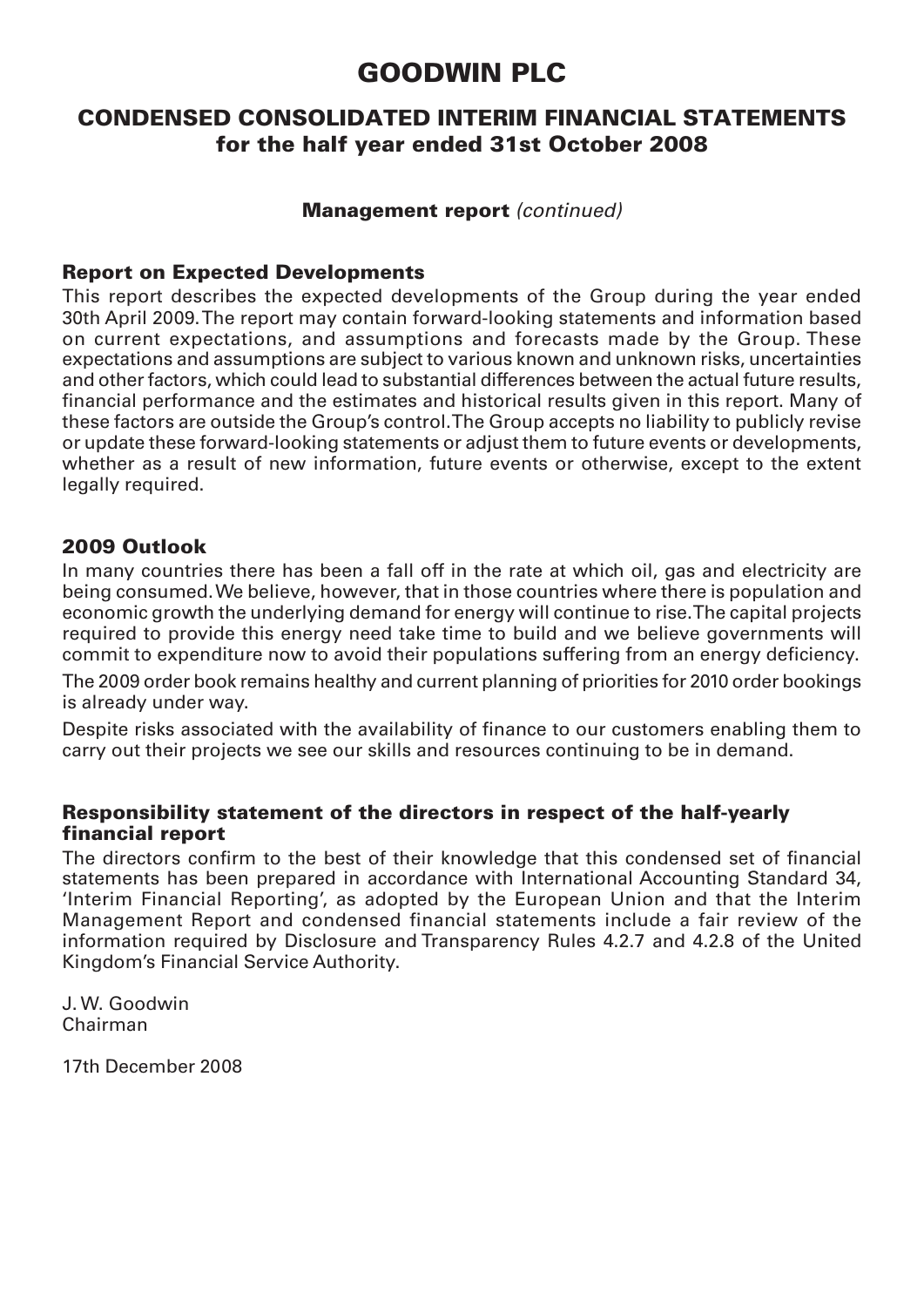### CONDENSED CONSOLIDATED INTERIM FINANCIAL STATEMENTS for the half year ended 31st October 2008

### Condensed consolidated income statement for the half year to 31st October 2008

|                                               | <b>Unaudited</b>    | Unaudited    |            |
|-----------------------------------------------|---------------------|--------------|------------|
|                                               | <b>Half year to</b> | Half year to | Year ended |
|                                               | <b>31st October</b> | 31st October | 30th April |
|                                               | 2008                | 2007         | 2008       |
|                                               | £000                | £000         | £000       |
| <b>Continuing operations</b>                  |                     |              |            |
| Revenue                                       | 46,820              | 34,958       | 80,578     |
| Cost of sales                                 | (34,004)            | (25, 395)    | (58, 201)  |
| <b>Gross profit</b>                           | 12,816              | 9,563        | 22,377     |
| <b>Distribution costs</b>                     | (1,716)             | (1,401)      | (2,842)    |
| Administrative expenses                       | (4, 103)            | (3,320)      | (8,873)    |
| <b>Operating profit</b>                       | 6,997               | 4,842        | 10,662     |
| <b>Financial expenses</b>                     | (341)               | (474)        | (844)      |
| Share of profit of associates                 | 152                 |              |            |
| <b>Profit before taxation</b>                 | 6,808               | 4,368        | 9,818      |
| Tax on profit                                 | (1,922)             | (1,328)      | (3,035)    |
| <b>Profit after taxation</b>                  | 4,886               | 3,040        | 6,783      |
| <b>Attributable to:</b>                       |                     |              |            |
| Equity holders of the parent                  | 4,851               | 2,910        | 6,562      |
| Minority interest                             | 35                  | 130          | 221        |
| <b>Profit for the period</b>                  | 4,886               | 3,040        | 6,783      |
| Basic and diluted earnings per ordinary share | 67.38p              | 40.42p       | 91.14p     |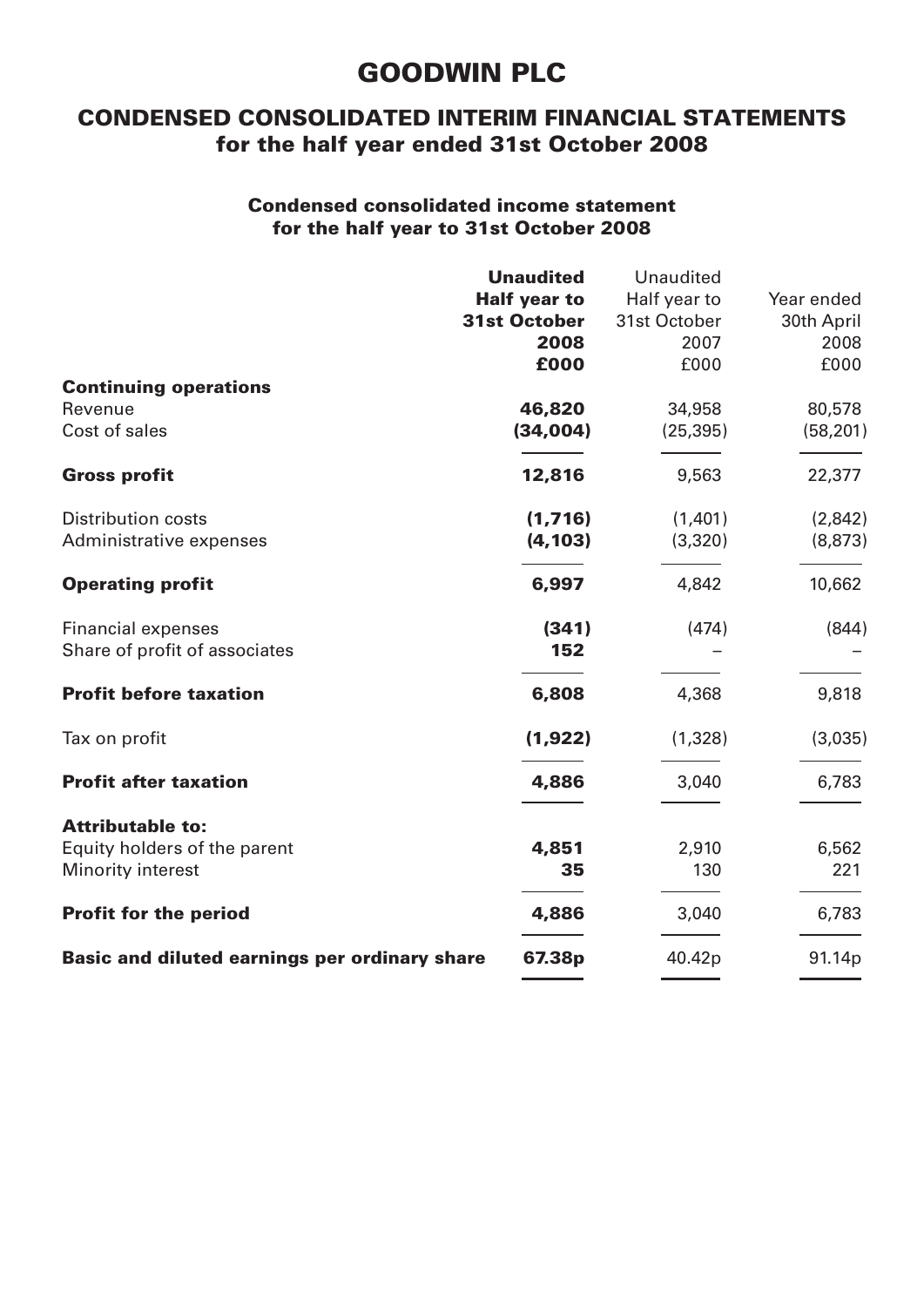### CONDENSED CONSOLIDATED INTERIM FINANCIAL STATEMENTS for the half year ended 31st October 2008

### Condensed consolidated balance sheet at 31st October 2008

|                                                          | <b>Unaudited</b>             | Unaudited             | Audited             |
|----------------------------------------------------------|------------------------------|-----------------------|---------------------|
|                                                          | As at<br><b>31st October</b> | As at<br>31st October | As at<br>30th April |
|                                                          | 2008                         | 2007                  | 2008                |
|                                                          | £000                         | £000                  | £000                |
| <b>Non-current assets</b>                                |                              |                       |                     |
| Property, plant and equipment                            | 17,867                       | 14,188                | 16,376              |
| Intangible assets<br>Investments in associates           | 9,767<br>1,290               | 4,815                 | 5,331               |
|                                                          |                              |                       |                     |
|                                                          | 28,924                       | 19,003                | 21,707              |
| <b>Current assets</b>                                    |                              |                       |                     |
| Inventories                                              | 16,948                       | 14,405                | 15,038              |
| Trade and other receivables                              | 23,754                       | 20,862                | 20,620              |
| Deferred tax assets                                      | 1,283                        |                       |                     |
| Derivative financial assets<br>Cash and cash equivalents | 506<br>2.097                 | 470                   | 154                 |
|                                                          |                              |                       | 1,812               |
|                                                          | 44,588                       | 35,737                | 37,624              |
| <b>Total assets</b>                                      | 73,512                       | 54,740                | 59,331              |
| <b>Current liabilities</b>                               |                              |                       |                     |
| Bank overdraft                                           | 1,525                        | 2,922                 | 1,532               |
| Other interest-bearing loans and borrowings              | 422                          | 5,622                 | 2,549               |
| Trade and other payables                                 | 22,905                       | 16,994                | 23,552              |
| Derivative financial liabilities                         | 12,363                       |                       | 1,873               |
| Tax payable                                              | 2,265                        | 1,276                 | 1,613               |
|                                                          | 39,480                       | 26,814                | 31,119              |
| <b>Non-current liabilities</b>                           |                              |                       |                     |
| Other interest-bearing loans and borrowings              | 5,611                        | 959                   | 830                 |
| Deferred consideration<br>Deferred tax liabilities       | 4,039                        | 1,558<br>1,652        | 1,607<br>968        |
|                                                          |                              |                       |                     |
|                                                          | 9,650                        | 4,169                 | 3,405               |
| <b>Total liabilities</b>                                 | 49,130                       | 30,983                | 34,524              |
| <b>Net assets</b>                                        | 24,382                       | 23,757                | 24,807              |
| Equity attributable to equity holders of the parent      |                              |                       |                     |
| Share capital                                            | 720                          | 720                   | 720                 |
| <b>Translation reserve</b>                               | 381                          | 22                    | 142                 |
| Cash flow hedge reserve                                  | (6, 470)                     | 1,296                 | (777)               |
| Retained earnings                                        | 28,299                       | 21,120                | 23,447              |
|                                                          | 22,930                       | 23,158                | 23,532              |
| <b>Minority interest</b>                                 | 1,452                        | 599                   | 1,275               |
| <b>Total equity</b>                                      | 24,382                       | 23,757                | 24,807              |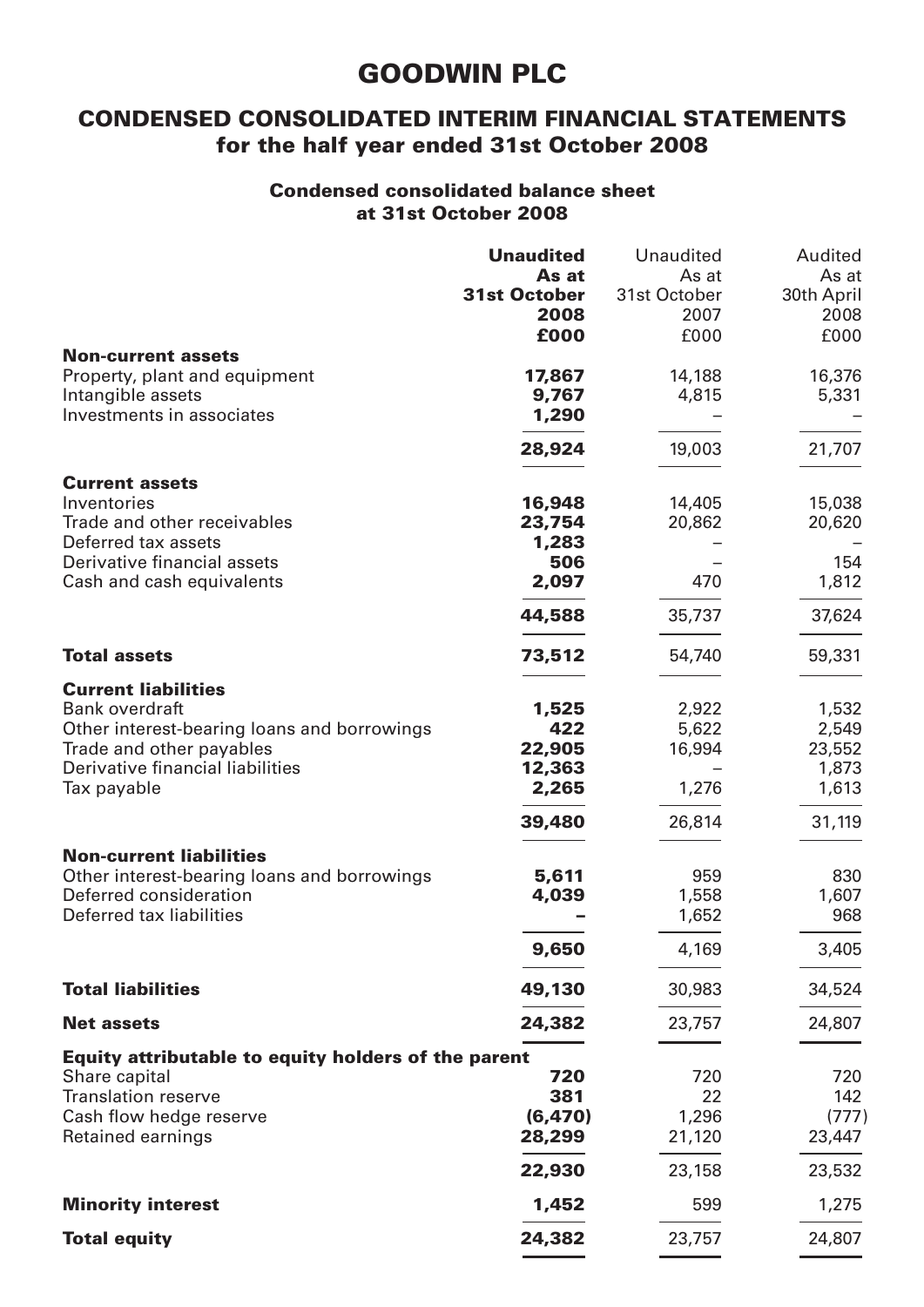### CONDENSED CONSOLIDATED INTERIM FINANCIAL STATEMENTS for the half year ended 31st October 2008

### Condensed consolidated statement of recognised income and expense for the half year ended 31st October 2008

|                                                                                                | <b>Unaudited</b><br><b>Half year to</b><br><b>31st October</b><br>2008<br>£000 | Unaudited<br>Half year to<br>31st October<br>2007<br>£000 | Audited<br>Year ended<br>30th April<br>2008<br>£000 |
|------------------------------------------------------------------------------------------------|--------------------------------------------------------------------------------|-----------------------------------------------------------|-----------------------------------------------------|
| Foreign exchange translation differences<br>Effective portion of changes in fair value of cash | 239                                                                            | (11)                                                      | 109                                                 |
| flow hedges                                                                                    | (8,013)                                                                        | 917                                                       | (1, 218)                                            |
| Change in fair value of cash flow hedges transferred<br>to profit or loss                      | 106                                                                            | (94)                                                      | (838)                                               |
| Tax recognised on income and expenses recognised<br>directly in equity                         | 2,214                                                                          | (211)                                                     | 595                                                 |
| Net income and expense recognised directly<br>in equity                                        | (5, 454)                                                                       | 601                                                       | (1, 352)                                            |
| <b>Profit for the period</b>                                                                   | 4,886                                                                          | 3,040                                                     | 6,783                                               |
| <b>Total recognised income and expense</b>                                                     | (568)                                                                          | 3,641                                                     | 5,431                                               |
| Total recognised income and expense for the<br>period is attributable to:                      |                                                                                |                                                           |                                                     |
| Equity holders of the parent                                                                   | (603)                                                                          | 3,511                                                     | 5,210                                               |
| Minority interest                                                                              | 35                                                                             | 130                                                       | 221                                                 |
|                                                                                                | (568)                                                                          | 3,641                                                     | 5,431                                               |
|                                                                                                |                                                                                |                                                           |                                                     |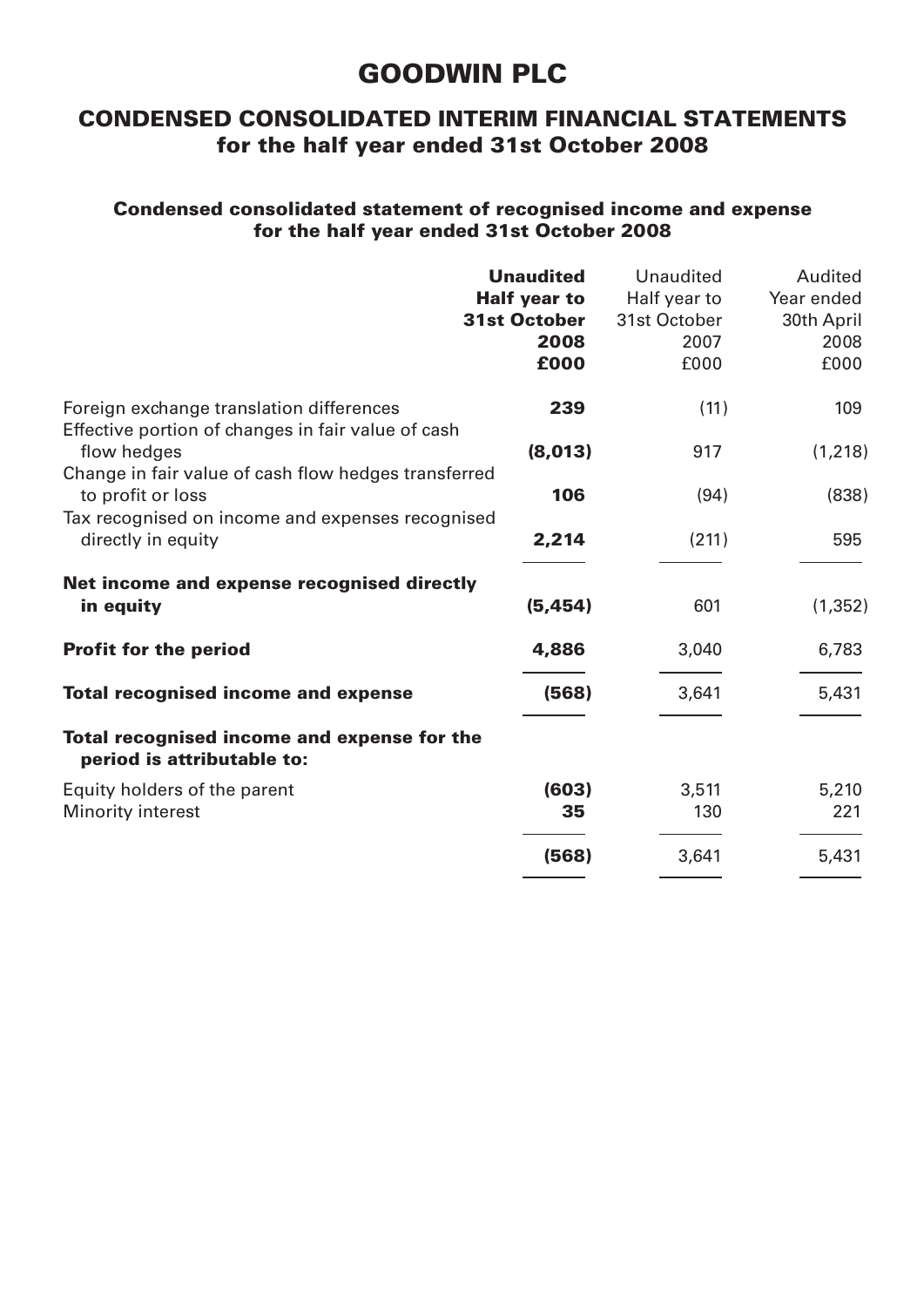### CONDENSED CONSOLIDATED INTERIM FINANCIAL STATEMENTS for the half year ended 31st October 2008

### Condensed consolidated cash flow statement for the half year ended 31st October 2008

|                                                                                                                                                                                                                                                                                                                           | <b>Unaudited</b><br><b>Half year to</b><br><b>31st October</b><br>2008<br>£000 | Unaudited<br>Half year to<br>31st October<br>2007<br>£000 | Audited<br>Year ended<br>30th April<br>2008<br>£000 |
|---------------------------------------------------------------------------------------------------------------------------------------------------------------------------------------------------------------------------------------------------------------------------------------------------------------------------|--------------------------------------------------------------------------------|-----------------------------------------------------------|-----------------------------------------------------|
| <b>Cash flow from operating activities</b><br>Profit for the year                                                                                                                                                                                                                                                         | 4,886                                                                          | 3,040                                                     | 6,783                                               |
| Adjustments for:<br>Depreciation<br>Amortisation of intangible assets<br>Financial expense<br>Loss on sale of property, plant and equipment<br>Share of profit of associates<br>Tax expense                                                                                                                               | 1,019<br>204<br>341<br>1<br>(152)<br>1,922                                     | 843<br>235<br>474<br>2<br>1,328                           | 1,831<br>458<br>844<br>$\overline{7}$<br>3,035      |
| Operating profit before changes in working<br>capital and provisions                                                                                                                                                                                                                                                      | 8,221                                                                          | 5,922                                                     | 12,958                                              |
| (Increase)/Decrease in trade and other receivables<br>(Increase)/Decrease in inventories                                                                                                                                                                                                                                  | (1,993)<br>(1,288)                                                             | (3,073)<br>15                                             | (3,428)<br>(213)                                    |
| (Decrease)/Increase in trade and other payables<br>(excluding payments on account)<br>Increase/(Decrease) in payments on account                                                                                                                                                                                          |                                                                                | (1,215)<br>1,811                                          | 2.989<br>2,199                                      |
| <b>Cash generated from operations</b>                                                                                                                                                                                                                                                                                     | 6,154                                                                          | 3,460                                                     | 14,505                                              |
| Interest paid<br>Corporation tax paid<br>Interest element of finance lease obligations                                                                                                                                                                                                                                    | (240)<br>(1, 308)<br>(20)                                                      | (439)<br>(1,309)<br>(35)                                  | (684)<br>(2,557)<br>(62)                            |
| Net cash from operating activities                                                                                                                                                                                                                                                                                        | 4,586                                                                          | 1,677                                                     | 11,202                                              |
| <b>Cash flow from investing activities</b><br>Proceeds from sale of property, plant and equipment<br>Acquisition of property, plant and equipment<br>Acquisition of intangibles/customer list<br>Acquisition of subsidiary net of cash acquired<br>Associate dividends received<br>Increase holding in subsidiary company | 5<br>(3,035)<br>(724)<br>(3,220)<br>141<br>(161)                               | 5<br>(1,721)                                              | 12<br>(3.245)<br>(594)<br>(145)                     |
| Net cash from investing activities                                                                                                                                                                                                                                                                                        | (6,994)                                                                        | (1,716)                                                   | (3,972)                                             |
| <b>Cash flows from financing activities</b><br>Payment of capital element of finance lease obligations<br>Dividends paid<br>Proceeds of new loans                                                                                                                                                                         | (345)<br>3,000                                                                 | (328)                                                     | (518)<br>(1,325)<br>(3,056)                         |
| Net cash from financing activities                                                                                                                                                                                                                                                                                        | 2,655                                                                          | (328)                                                     | (4,899)                                             |
| Net increase/(decrease) in cash and cash equivalents                                                                                                                                                                                                                                                                      | 247                                                                            | (367)                                                     | 2,331                                               |
| Opening cash and cash equivalents<br>Effect of exchange rate fluctuations on cash held                                                                                                                                                                                                                                    | 280<br>45                                                                      | (2.081)<br>(4)                                            | (2,081)<br>30                                       |
| <b>Closing cash and cash equivalents</b>                                                                                                                                                                                                                                                                                  | 572                                                                            | (2,452)                                                   | 280                                                 |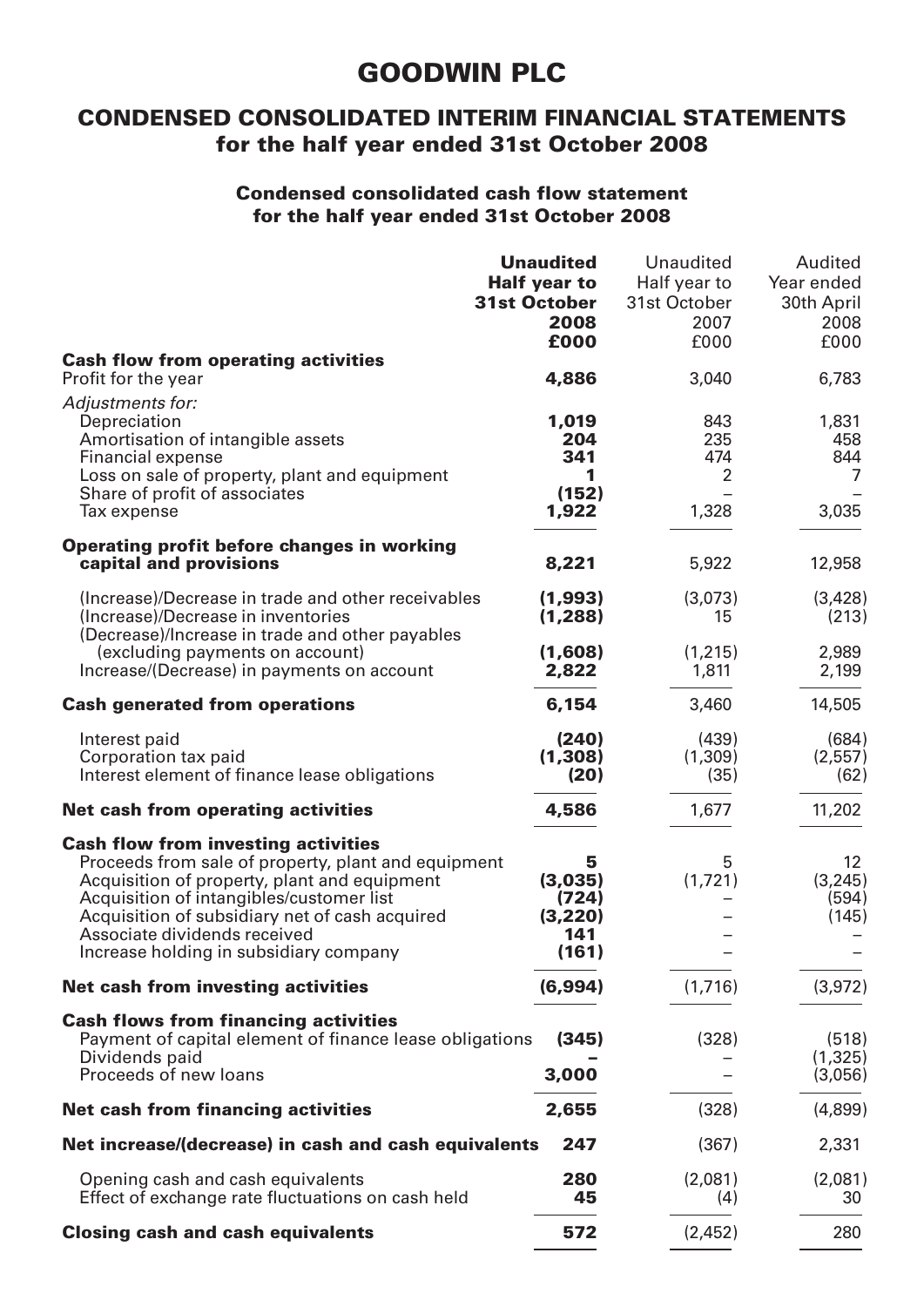### CONDENSED CONSOLIDATED INTERIM FINANCIAL STATEMENTS for the half year ended 31st October 2008

#### **Notes**

#### **to the condensed consolidated financial statements**

### 1 Reporting entity

Goodwin PLC (the "Company") is a company incorporated in the UK. The condensed consolidated interim financial statements of the Company as at and for the six months ended 31st October 2008 comprise the Company and its subsidiaries (together referred to as the "Group").

The consolidated financial statements of the Group as at and for the year ended 30th April 2008 are available upon request from the Company's registered office at Ivy House Foundry, Hanley, Stoke on Trent ST1 3NR or via the Company's web site: www.goodwinplc.com

#### 2 Statement of compliance

These condensed consolidated interim financial statements have been prepared in accordance with IAS 34 Interim Financial Reporting as adopted in the EU. They do not include all of the information required for full annual financial statements, and should be read in conjunction with the consolidated financial statements of the Group as at and for the year ended 30th April 2008.

The comparative figures for the financial year ended 30th April 2008 are extracts and not the full Group's statutory accounts for that financial year. Those accounts have been reported on by the Company's auditors and delivered to the Registrar of Companies. The report of the auditors was (i) unqualified, (ii) did not include a reference to any matters to which the auditors drew attention by way of emphasis without qualifying their report, and (iii) did not contain a statement under section 237(2) or (3) of the Companies Act 1985

These condensed consolidated interim financial statements were approved by the Board of Directors on 17th December 2008.

#### 3 Significant accounting policies

Except as described below, the accounting policies applied by the Group in these condensed consolidated financial statements are the same as those applied by the Group in its consolidated financial statements as at and for the year ended 30th April 2008.

IAS 34 states the tax measurement basis may depart from the basis adopted in the year end accounts. In accordance with IAS 34, the interim tax charge shown in these condensed accounts is based on the estimated full year tax rate for the year ended 30th April 2009 of 28% for corporation tax, with deferred tax being provided at a rate of 28%.

#### 4 Estimates

The preparation of interim financial statements requires management to make judgements, estimates and assumptions that affect the application of accounting policies and the reported amounts of assets and liabilities, income and expense. Actual results may differ from these estimates.

In preparing these consolidated interim financial statements, the significant judgements made by management in applying the Group's accounting policies and the key sources of estimation uncertainty were the same as those that applied to the consolidated financial statements as at and for the year ended 30th April 2008.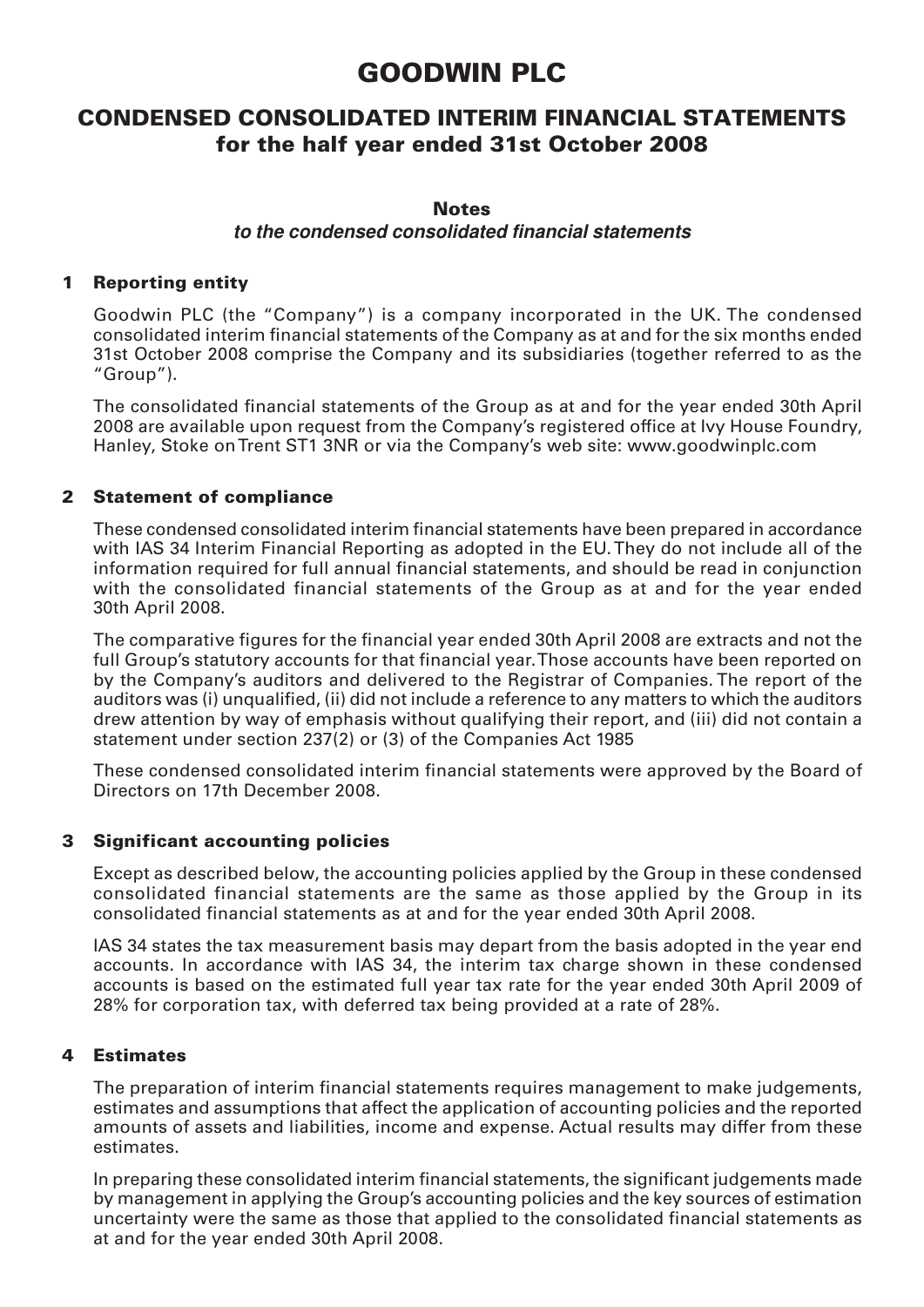### CONDENSED CONSOLIDATED INTERIM FINANCIAL STATEMENTS for the half year ended 31st October 2008

#### Notes (continued)

#### 5 Segmental analysis

Segment information is presented in respect of the Group's business and geographic segments. The primary format business segment is based on the Group's management and internal reporting structure.

#### Business segment

The Group has one significant primary trading activity that of mechanical and refractory engineering so no further analysis is provided.

#### Geographical segment

|                       |         |                    | <b>Half year</b>         |        |             | Half vear                  |        |                          |                    |  |
|-----------------------|---------|--------------------|--------------------------|--------|-------------|----------------------------|--------|--------------------------|--------------------|--|
|                       |         |                    | ended                    |        |             | ended                      |        |                          | Year ended         |  |
|                       |         |                    | 31st October             |        |             | 31st October               |        |                          | 30th April         |  |
|                       |         |                    | 2008                     |        | 2007        |                            |        |                          | 2008               |  |
|                       |         | <b>Operational</b> | Capital                  |        | Operational | Capital                    |        | Operational              | Capital            |  |
|                       | Revenue | assets             | expenditure Revenue      |        |             | assets expenditure Revenue |        |                          | assets expenditure |  |
|                       | £000    | £000               | £000                     | £000   | £000        | £000                       | £000   | £000                     | £000               |  |
| UK                    | 8,536   | 18,410             | 1.487                    | 8.717  | 20.904      | 1.638                      | 15,325 | 20.622                   | 4,077              |  |
| Rest of Europe 10.474 |         | 2,209              | 94                       | 9.146  | 1.038       | -                          | 21.686 | 936                      | 401                |  |
| USA                   | 4.602   |                    | $\overline{\phantom{0}}$ | 2.854  |             |                            | 7.084  | $\overline{\phantom{a}}$ |                    |  |
| Pacific Basin         | 12,111  | 1.760              | 31                       | 6.350  | 1.075       | 48                         | 16.123 | 1.288                    | 86                 |  |
| Rest of world         | 11.097  | 2.003              | 578                      | 7.891  | 740         | 35                         | 20.360 | 1.961                    | 209                |  |
| Total                 | 46,820  | 24.382             | 2.190                    | 34,958 | 23.757      | 1.721                      | 80.578 | 24.807                   | 4.773              |  |
|                       |         |                    |                          |        |             |                            |        |                          |                    |  |

The Group is managed as one business but operates in the above principal locations. In presenting the information on geographical segments, revenue is based on the location of its customers and assets on the location of the assets.

#### 6 Dividends

The directors do not propose the payment of an interim dividend.

|                                                   |      | <b>Half year ended</b> Half year ended | Year ended |
|---------------------------------------------------|------|----------------------------------------|------------|
| <b>31st October</b>                               |      | 31st October                           | 30th April |
|                                                   | 2008 | 2007                                   | 2008       |
|                                                   | £000 | £000                                   | £000       |
| Equity dividends:                                 |      |                                        |            |
| Paid dividend (April 2007: 18.403p per share)     | -    |                                        | 1,325      |
| Proposed dividend (April 2008: 23.004p per share) | -    |                                        | 1,656      |
|                                                   |      |                                        |            |

#### 7 Earnings per share

The calculation of the earnings per ordinary share is based on the number of ordinary shares in issue during all periods of 7,200,000 and on the profit for the six months attributable to ordinary shareholders of £4,851,000 (31st October 2007: £2,910,000). The company has no share options or diluting earnings per share.